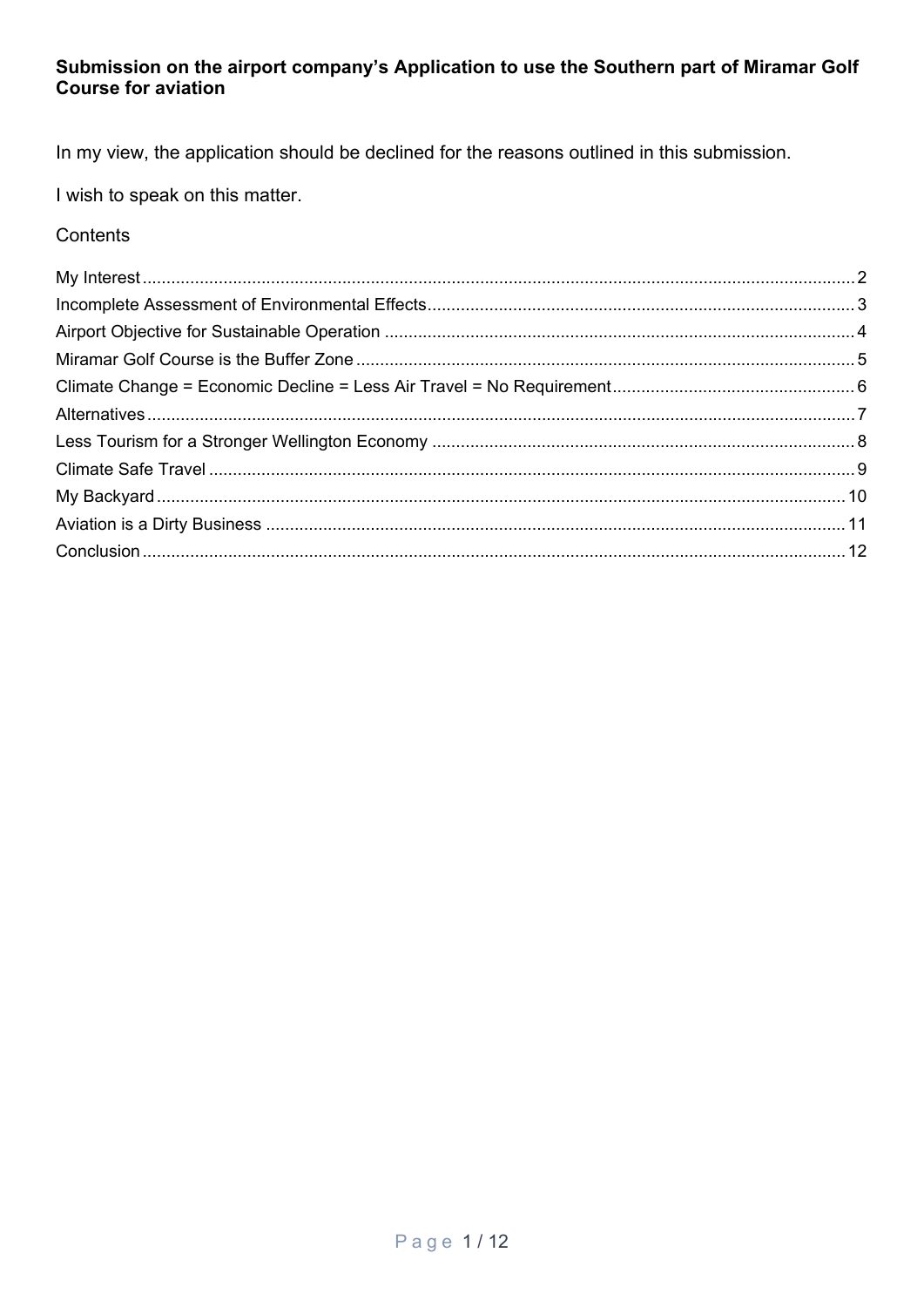## <span id="page-1-0"></span>**My Interest**

My interest in aviation and climate safe travel includes:

- My father worked with National Airways Corporation and Air New Zealand and my family travelled extensively
- I learned about global heating in physics at Victoria University in 1979
- I was a member of Wellington Aero Club and held a private pilot licence
- I calculated the total global heating effect of a Vancouver conference, which I attended; it was almost entirely air travel
- The threat of global heating became apparent to me in 2009 when reading a New Scientist article on the topic, that predicted that mid latitudes would be uninhabitable
- I edited "Beyond Flying" in 2014, published by Green Books, Cambridge, UK. The book chronicles flightless journeys around the world
- My involvement in the climate safe travel movement includes running and attending seminars and conferences on the topic, representing Flightfree World in NZ, extensive reading on the topic and travelling long low carbon journeys, including Oslo to Shanghai by train
- From my Hataitai property, I observe the tanker ships bringing kerosene to the airport tank farm and observe flights
- The earth is already +1.14C over its pre-industrial temperature and Dr James Hansen said that +1C the maximum safe temperature, when he spoke in Wellington in 2011. Beyond +1C a range of serious effects threaten life on earth, including positive feedback. International reaction to extreme weather, drought, fire, floods etc means that prospects for our children and grandchildren are already bleak, so I am pointing out reasons that the applicant's proposal should be declined.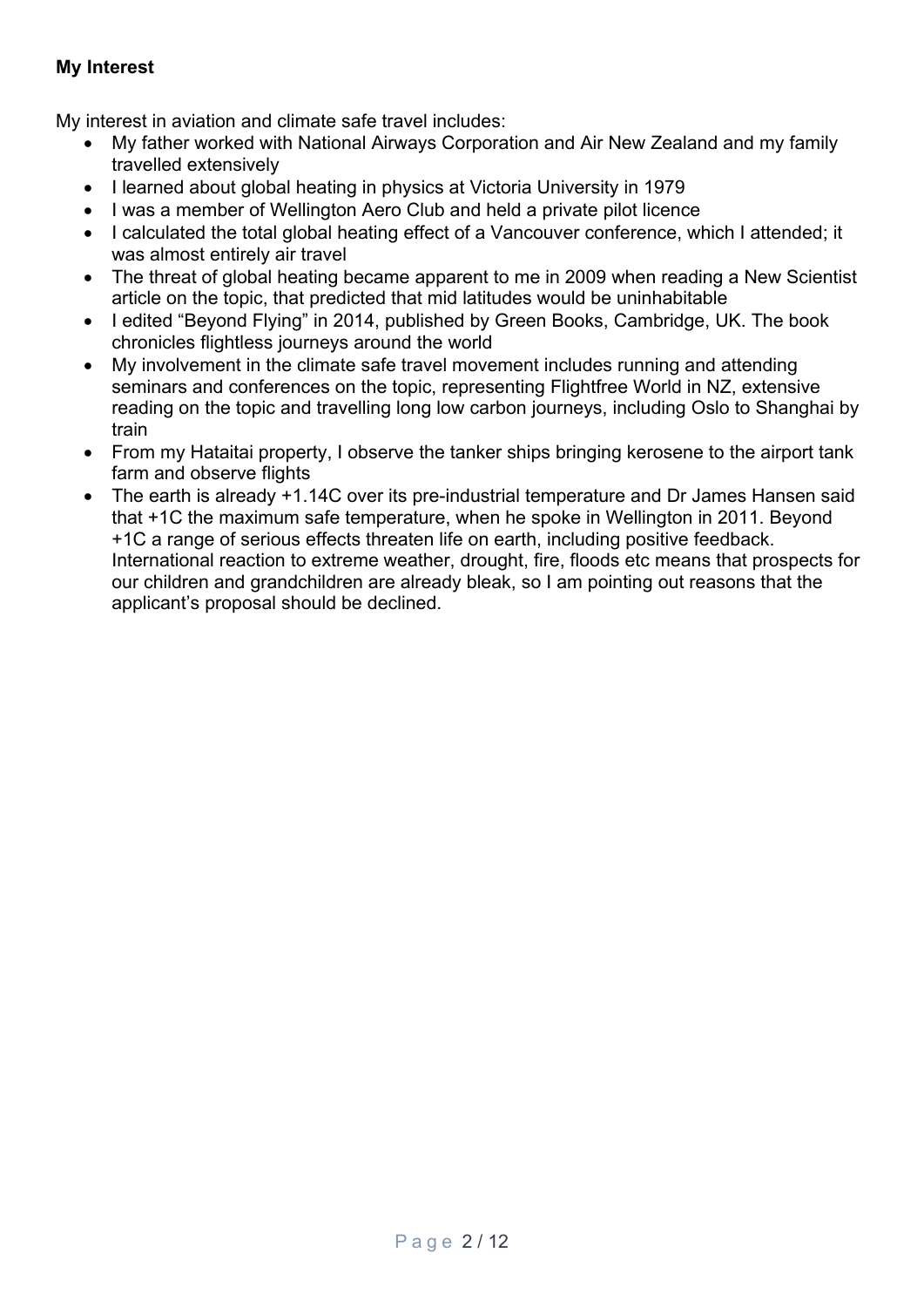## <span id="page-2-0"></span>**Incomplete Assessment of Environmental Effects**

The applicant's assessment of the environmental effects is incomplete:

- 1. Wellington International Airport is the principal portal of the COVID19 virus into Wellington. The virus is a hazard to Wellingtonians' health and lives, as well as the economy of the city and function of government. The applicant's assessment of environmental effects has neither acknowledged, quantified the COVID19 virus infections that have come through Wellington International Airport, nor assessed the increased risk of more passengers bringing future viruses to the Wellington population.
- **2.** The applicant's characterisation of travel as a "demand" is not fact-based. While there medical emergencies and a tiny proportion of other journeys could be said to be high priority, most air travel is discretionary. This was demonstrated during the 2020 pandemic, when many people started meeting by teleconferences and other internet services.
- 3. The applicant's statement that "…aviation emissions are 2% of global emissions" (Page 10 WIAL East Side NOR) is misleading. Aviation is responsible for 3.5% of global heating according to Professor Lee and his team (https://www.mmu.ac.uk/news-andevents/news/story/12787/). We understand that Wellington City Council finds that aviation is responsible for 11% of Wellingtonians' emissions.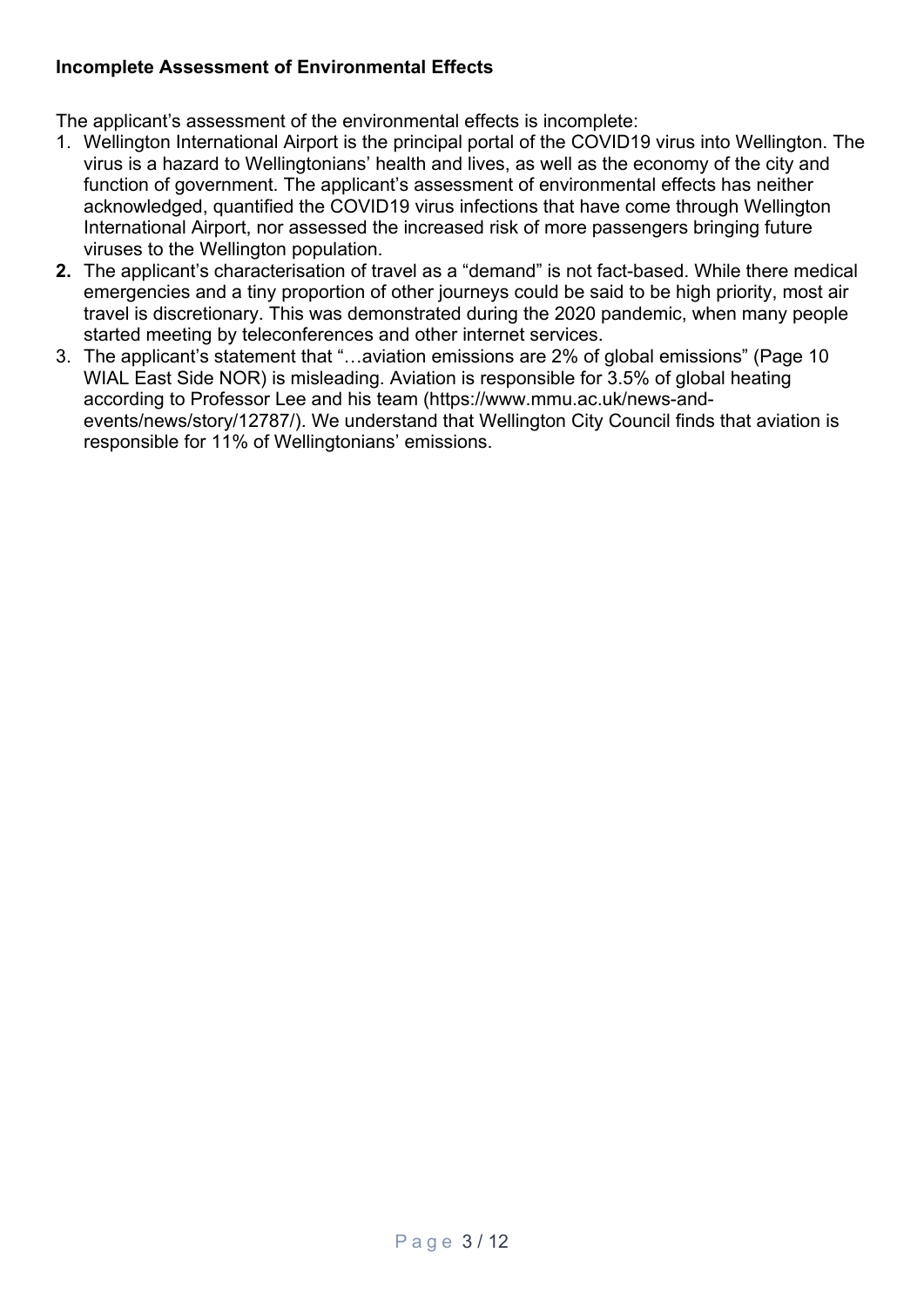### **Airport Objective for Sustainable Operation**

<span id="page-3-0"></span>WIAL objectives include: "To operate, maintain, upgrade and extend the facilities at Wellington International Airport to continue to provide for the aircraft types currently in use, and likely to be in use in the foreseeable future by New Zealand's major domestic and international airlines in a sustainable manner."

In 1987, the United Nations Brundtland Commission defined sustainability as "meeting the needs of the present without compromising the ability of future generations to meet their own needs." (academicimpact.un.org/content/sustainability)

There was 570 GtCO2 to have a 67% chance of staying below 1.5C (World Resources Institute 7 October 2018) and around 40 GtCO2 emitted per year (statistica.com). At this rate, global emissions need to be zero by 2032.

While aeronautical engineering may continue to make tiny reductions in GHG emissions from likefor-like aircraft, the applicant offered no evidence that Wellington air traffic emissions would operate "… without compromising the ability of future generations to meet their own needs".

#### **Conclusion**

The applicant provides no proof that airport operation is sustainable and therefore incompatible with the airport's objective. Accommodating even more fossil fuelled aircraft at the airport would make the airport even less sustainable - the opposite to its objective - so the applicant's proposed changes to the golf course should be declined.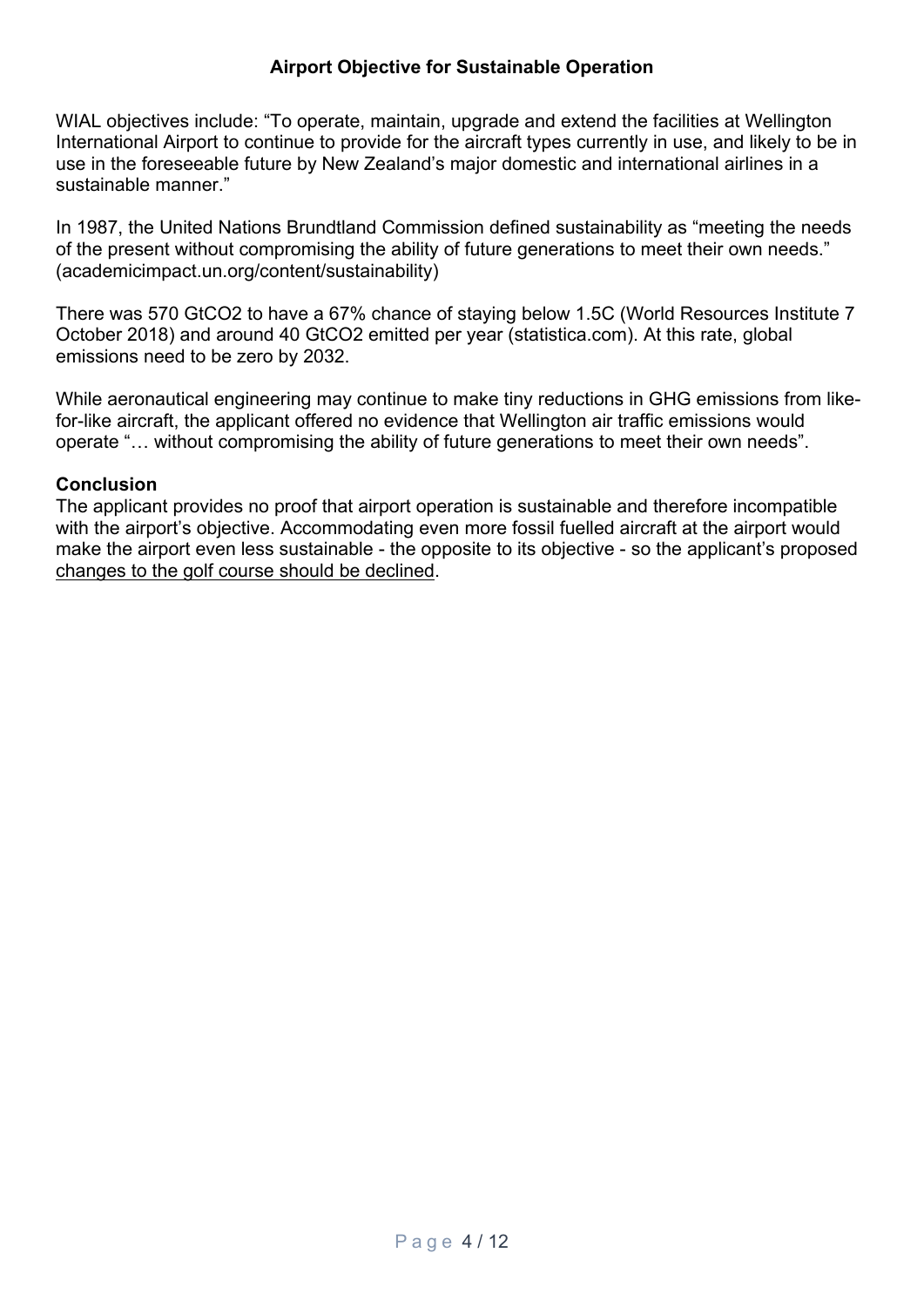<span id="page-4-0"></span>RMA Section 171 (1) requires proposals to be considered for compliance with the existing district plan, which states that it remains a Golf Course because:

*The existing Golf Course provides a buffer between the Residential Areas and the Airport operations. The intention is to retain as much open space as is practical for golf course and recreational use.*

The applicant's proposal is to remove this buffer and put airport operations next to people's houses. This is a significant adverse effect that would not be suitably mitigated, therefore the application should be declined.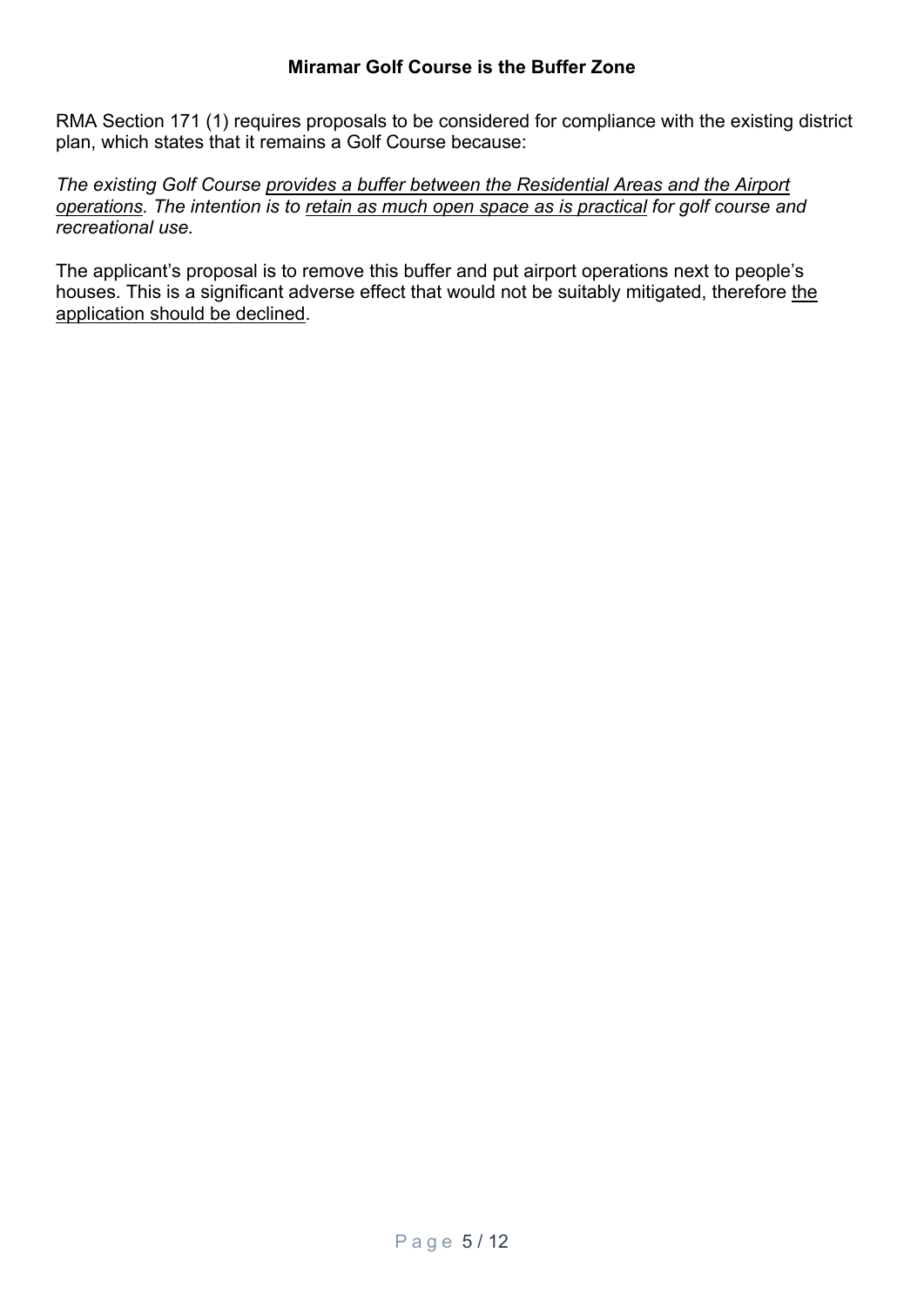## **Climate Change = Economic Decline = Less Air Travel = No Requirement**

<span id="page-5-0"></span>The designation must comply with the Part 2 (s171(1)) including Section 7(i) the effects of climate change:

At the applicant's 28 January 2021 public presentation of their ambitions to modify the golf course, their representative advised that passenger forecasts are based on:

- Historical passenger numbers
- Economic forecasts
- GDP forecasts
- Forward fuel contract prices
- Airline plans

The applicant's representative said that passenger forecasts do NOT take account of the economic effects of climate change. These include the effects of fire, flood, storms, drought, disease, mass extinction and other effects of the climate emergency.

The decline in the economy as a result of climate change was most famously demonstrated by the Stern Review on the Economics of Climate Change 2006 (reference HM Treasury, UK). The direct relationship between economy and air travel was demonstrated when the 2008 "global financial crisis" suppressed passenger numbers. Thus, climate change will suppress passenger numbers.

The climate emergency has been recognised by Wellington, New Zealand and 38 other countries. A passenger forecast that ignores the economic effects of climate change fails to demonstrate that proposed work is required therefore eth application should be declined.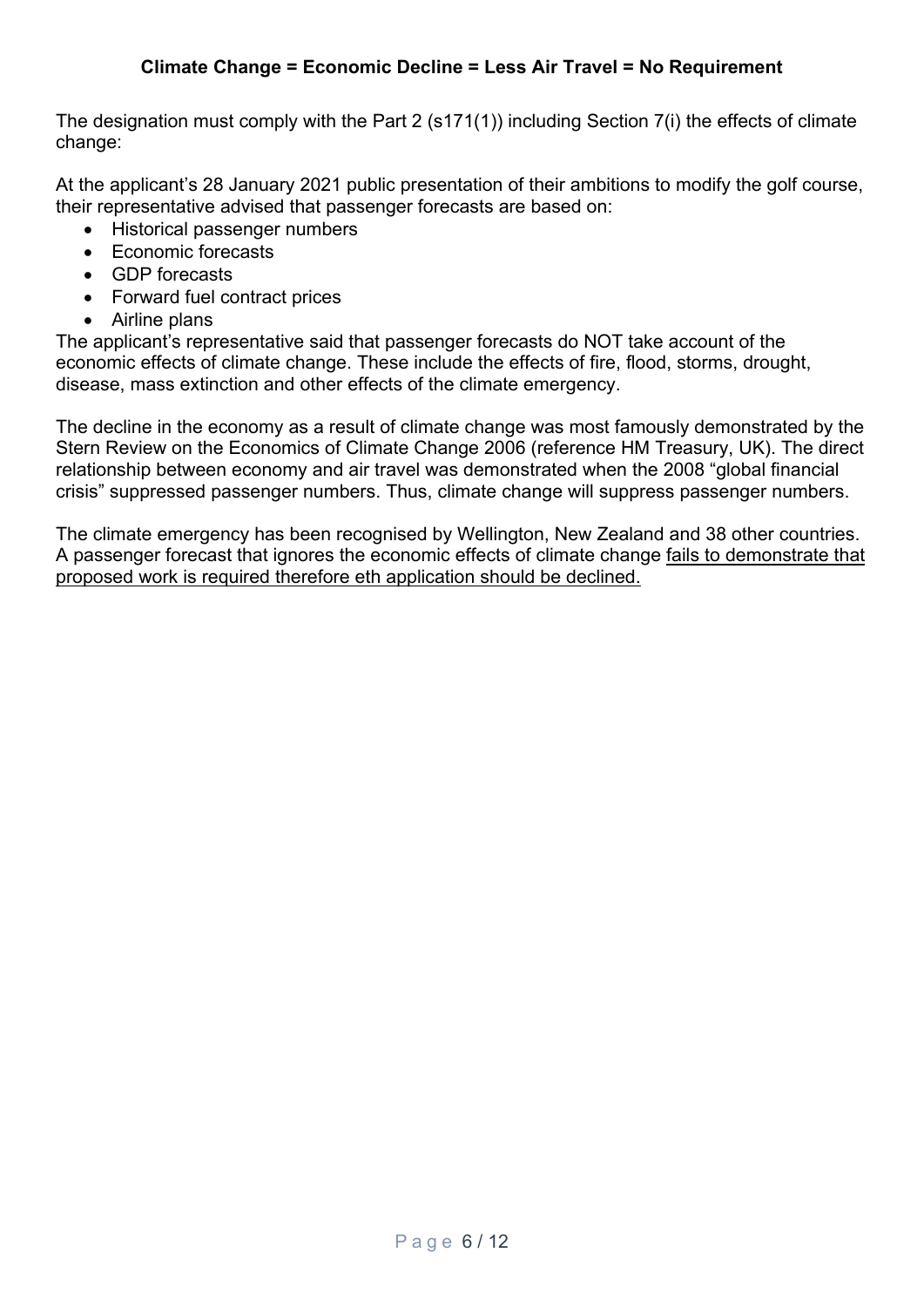### <span id="page-6-0"></span>**Alternatives**

Section 171(1)(b) RMA requires the Council to have particular regard to whether adequate consideration has been given to alternative sites, routes, or methods of undertaking the work. This consideration must be undertaken if "it is likely that the work will have a significant adverse effect on the environment."

Despite the proposal having significant adverse effects, the applicant has failed to show alternatives, therefore it should be declined.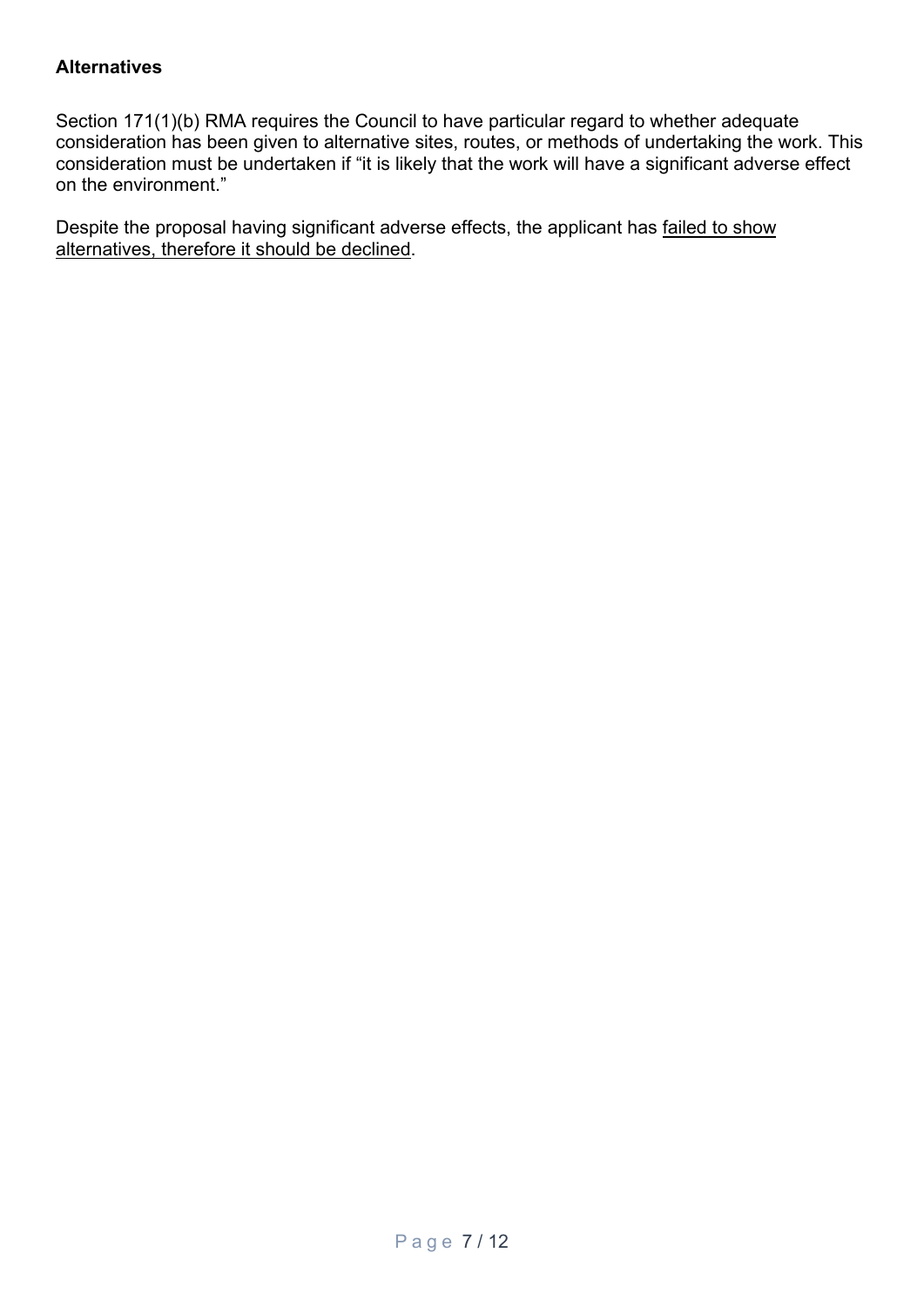## **Less Tourism for a Stronger Wellington Economy**

<span id="page-7-0"></span>Since the 2020 "lockdown" (to minimise virus infections) the Wellington economy has been booming despite – or because – international tourism has effectively stopped. There are several possible explanations for this.

## **Tourism Yields Poor Productivity**

The late Sir Paul Callaghan - New Zealander of the Year - pointed out that tourism has a low productivity, and that increasing our wealth depends on moving out of the tourism sector and into more productive sectors. For example, having fewer low wage jobs (like taxi drivers and hotel cleaners) and more higher wage jobs (for example, film making and specialised manufacturing). Reference: "Rethinking Creativity with the late Sir Paul Callaghan" - youtube.com

### **Wellington's Booming Staycation Economy**

Before the virus, Wellington tourism was dominated by outbound Wellingtonians leaving Wellington to travel overseas. During 2020 wealthier Wellingtonians were more likely to employ Wellington tradespeople to renovate their house instead of renting a villa in Tuscany in July and August. The economic effect of Wellington's wealthier residents spending discretionary income in Wellington is to strengthen the Wellington economy.

### **The Vision of New Zealand's Boutique Tourism**

Air New Zealand's Chief Executive Officer, Christopher Luxon, said 'We need to turn the place into Switzerland, not Cancun' (Q+A: Christopher Luxon interviewed by Corin Dann Monday, 26 November 2018 Press Release: [TVNZ\)](https://info.scoop.co.nz/TVNZ). Mr Luxon's vision of "boutique tourism" offers Wellington three major benefits:

- 1. Avoid the much-maligned "overtourism" that is popularly associated with overcrowded attractions, Asians driving on the wrong side of the road and "freedom campers" using our countryside as their toilet.
- 2. Rapidly reduce the amount of kerosene pumped through Wellington airport to be burnt in the upper troposphere, where it heats the climate fastest twice as fast.
- 3. Improve our economy with better paying jobs than offered in tourism.

## **Move Wellington Tourism Up Market**

In conclusion, Wellington could have environmental, economic and cultural benefits with a much smaller boutique tourism market. Boutique tourism would require far fewer flights so the proposed changes to the golf course are unnecessary.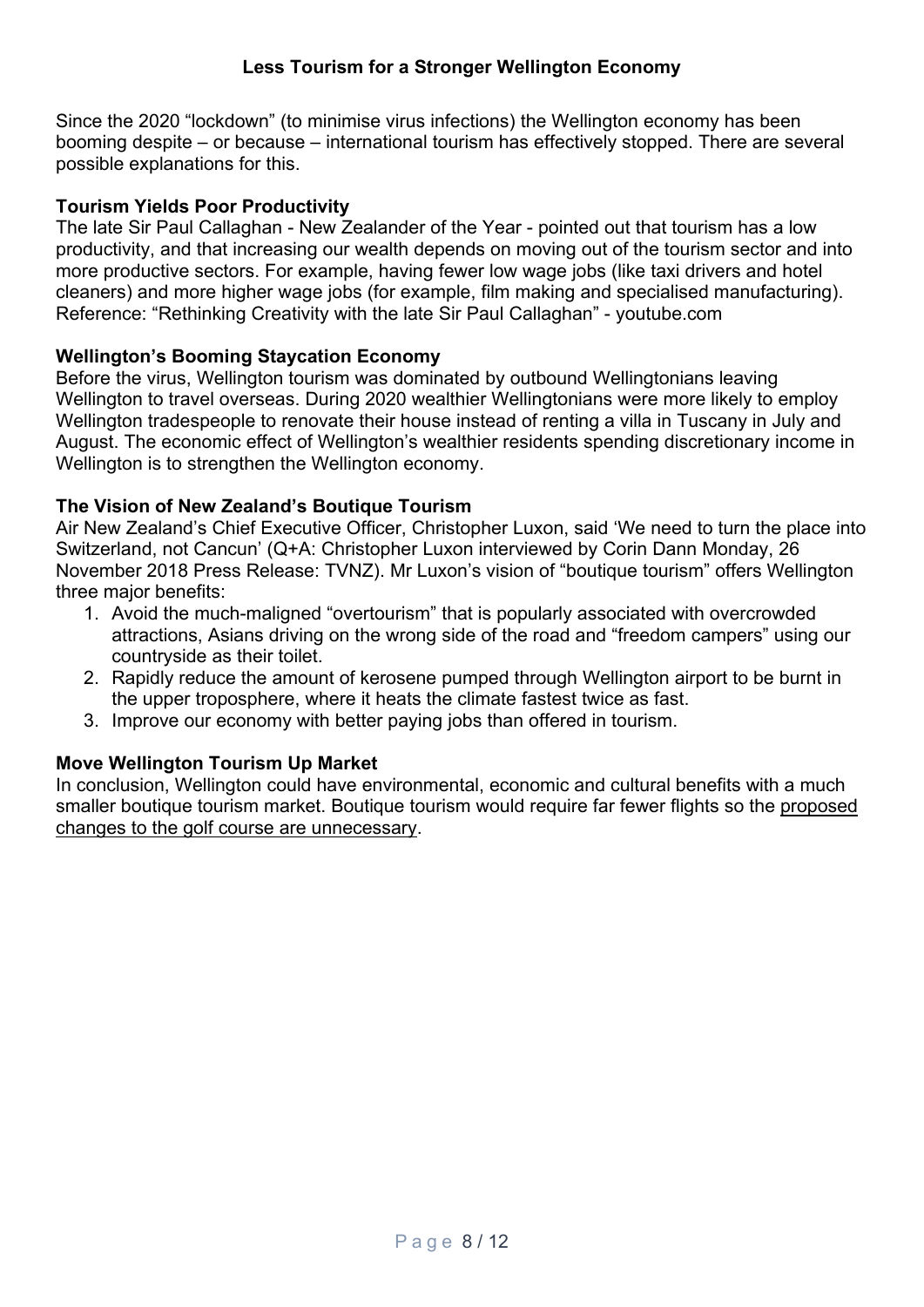# **Climate Safe Travel**

<span id="page-8-0"></span>Section 171(1)(b) RMA requires particular regard to be taken to whether adequate consideration has been given to alternative sites, routes, or methods of undertaking the work. This consideration must be undertaken if "it is likely that the work will have a significant adverse effect on the environment."

The applicant has not considered methods of connecting across the internet and methods of intercity mobility that emit low/zero carbon. People are increasingly choosing low/zero carbon travel including:

- Greta Thunberg
- Contributors to my book "Beyond Flying" 2014 (Green Books, Cambridge, UK)
- Those self-listed in flightfree.world and flightfree organisations in 7 countries
- Engineers in the Transition Engineering teleconferences 2010-2020
- ICMPC Musicologists, who met online in a multi hub conference in 2018
- Physicist, Professor Shaun Hendy, "#NoFly Walking the Talk on Climate Change" BWB, 2019
- The musician, engineer and psychologist speaking at the FlightFreeOz seminar on 24 February 2021
- Lawyer, Tom Bennion who quit flying in 2009
- StayGrounded.org conference delegates since about 2015
- A Flight Free NZ group on Facebook
- Academics self-listed on academicflyingblog.wordpress.com
- Climate scientists self-listed on noflyclimatesci.org
- Travel writers; Michael Kerr, Evelina Utterdahl, Gavin Haines

## **"Travelling" in Cyberspace**

People are connecting with computer games, virtual reality, teleconferencing, holographs and social media. Whereas aviation uses a mature technology, information technology is developing at pace.

## **Increasingly Rapid Shift to Flight Free Travel**

As the fires, floods, disease, drought, storms and pandemics of climate change kill more people and destroy the natural environment, fewer people will use fossil fuelled aircraft, so the applicant's proposed changes to the golf course are NOT required.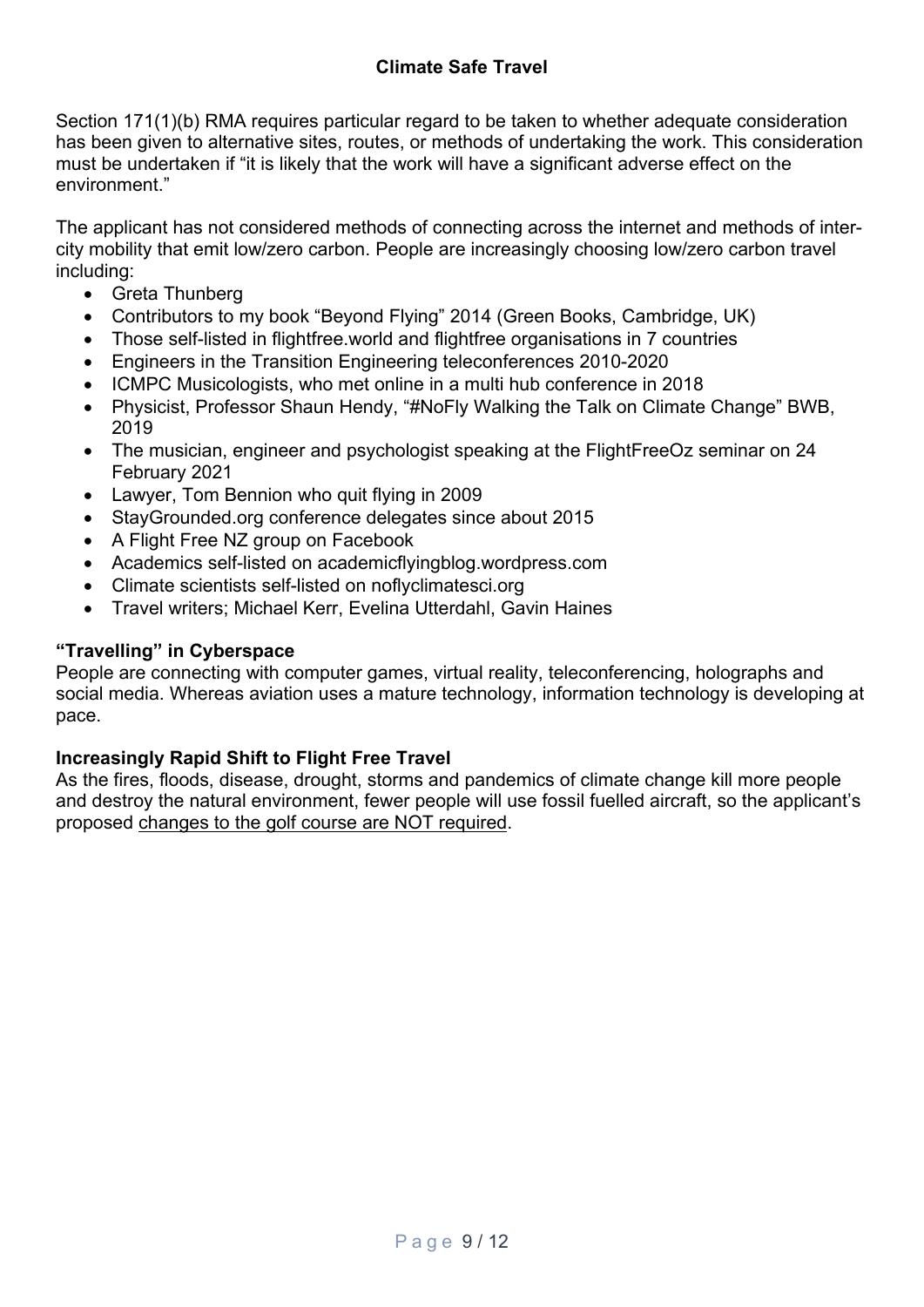## <span id="page-9-0"></span>**Threat of Worse Airport Traffic Noise, Pollution, Traffic, Hazards and Congestion**

Vehicular traffic, congestion, pollution and road accidents other nuisance factors caused by the applicant's proposed increased air travel would worsen our quality of life, particularly in Hataitai, Kilbirnie, Oriental Bay, Mt Victoria and Te Aro.

The applicant provided no evidence that local authorities are capable of solving Wellington's transport problems. They demolished its entire light rail network circa 1960 – including a light rail route right past the airport - and failed in attempts to rebuild a single light rail line in 1990, 2010 and 2020.

Even if Wellington City Council could build first world public transport in the foreseeable future, it would take many decades to replace low density suburban sprawl in inner city suburbs, with medium density buildings close to the CBD. The "Lets Get Wellington Moving" has been reported to be another failure. The applicant offers no evidence that the councils have recently obtained the ability to urbanise and build effective transport after half a century of failing to do so.

### **Aircraft and Airport Road Traffic Nuisance**

I live on Evans Bay, 3km north of the runway. Whilst I do not mind occasional aircraft passing, frequent fossil fuel aircraft (at busy times) are a nuisance.

Evans Bay was beautiful place during the COVID "lockdown" in 2020 because there were fewer flights and less airport road traffic on Evans Bay Parade.

Road traffic on Evans Bay Parade diminishes my quality of life and makes it more dangerous to use the bike track and access the footpath. Accommodating any additional airline passengers would worsen the airport nuisance in surrounding suburbs and there is no evidence that local authorities can solve the problem, so the golf course should not be used for parking more aircraft.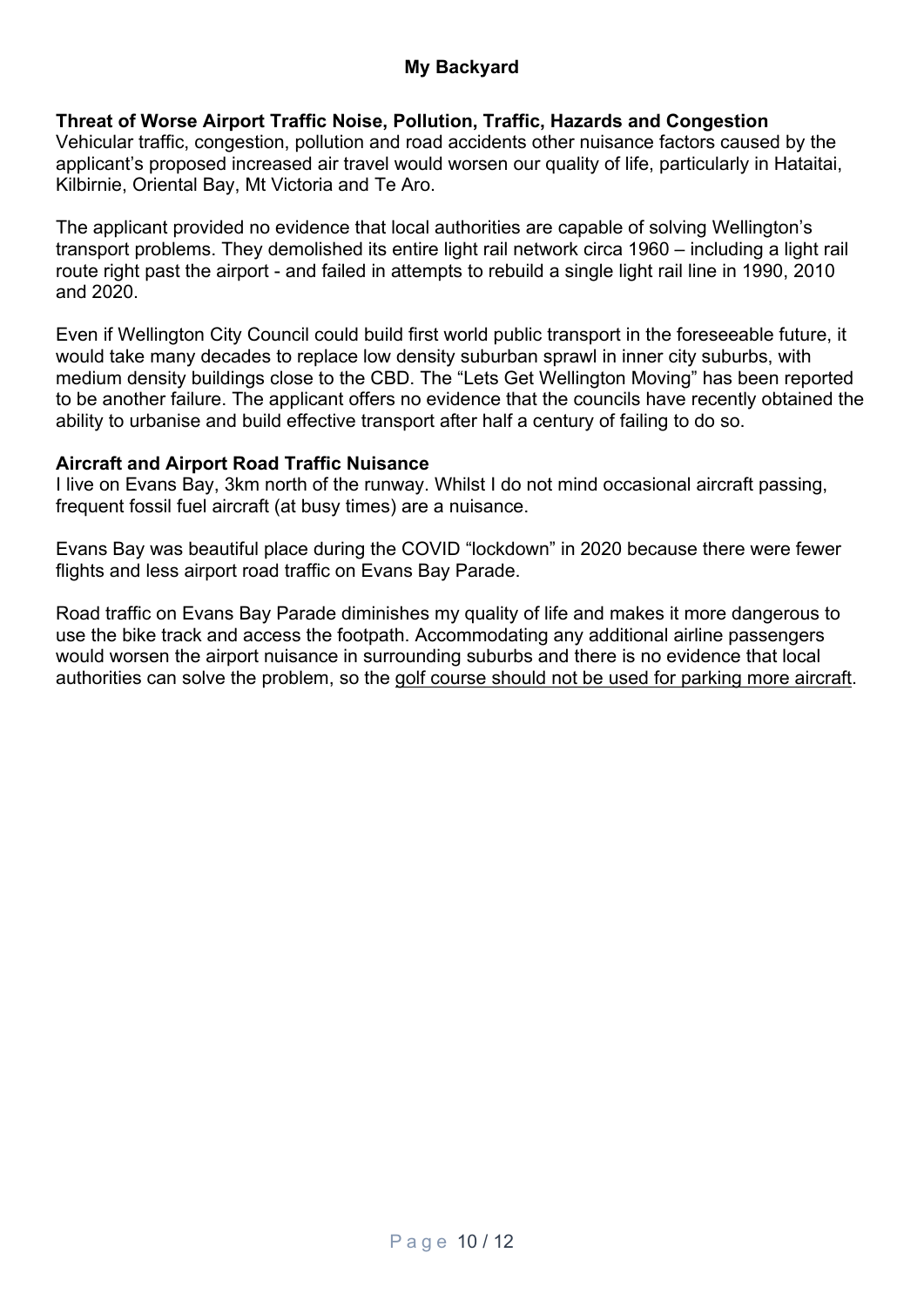## **Aviation is a Dirty Business**

<span id="page-10-0"></span>The applicant raised the prospect of clean green aircraft. Unfortunately (with the possible exception of short flights in small electric aircraft) there is no evidence passenger aircraft flying on sustainable energy in the foreseeable future. Even if zero carbon aircraft engines were developed tomorrow, certification of new commercial aircraft is necessarily conservative, and time consuming.

### **Electricity**

I am hoping to cross Cook Strait in a small commercial electric passenger aircraft before 2030. However, there are no foreseeable electric passenger aircraft with a with a range much further than Blenheim. This is because the energy density of batteries is nowhere near that of kerosene.

#### **Biofuel**

Air New Zealand flew a B747 using 50% jatropha seed biofuel on one of its four engines for a thirty-minute flight in 2009. The applicant offers no evidence that Air New Zealand is flying biofuel aircraft, or will do so in the foreseeable future. The main obstacle is that biofuel aviation would require vast land areas for crops or other feedstock.

#### **Hydrogen**

Hydrogen is an extremely inefficient way of storing energy and there are challenges to storing vast quantities of gas or super cooled liquid in aircraft fuselages.

#### **Synthetic Kerosene**

Synthetic kerosene is possible, but Air New Zealand and its government owner chose not to build a synthetic kerosene plant at Tiwai point (where they could have used abundant electricity at the port of Bluff for distributing it). The cost of synthetic kerosene would be substantially higher than fossil fuel, therefore there would be vastly fewer flights. Even if synthetic kerosene were manufactured from renewable energy, its use in jet aircraft would presumably leave contrails (H2O) in the upper troposphere, where they heat the earth as similar amount to CO2 burning fossil fuel in jet engines.

#### **Airships**

Large solar-powered airships have been proposed to ride high-altitude jet stream winds for clean air freight. However, I understand that they would be limited to unscheduled flights downwind in a westerly direction in latitudes where there are favourable winds.

#### **"Offsetting" Scams**

Airlines are promoting various offsetting scams, however they would have to be very expensive to be effective to prevent aviation heating the planet, and if they were effective, then they would reduce air travel.